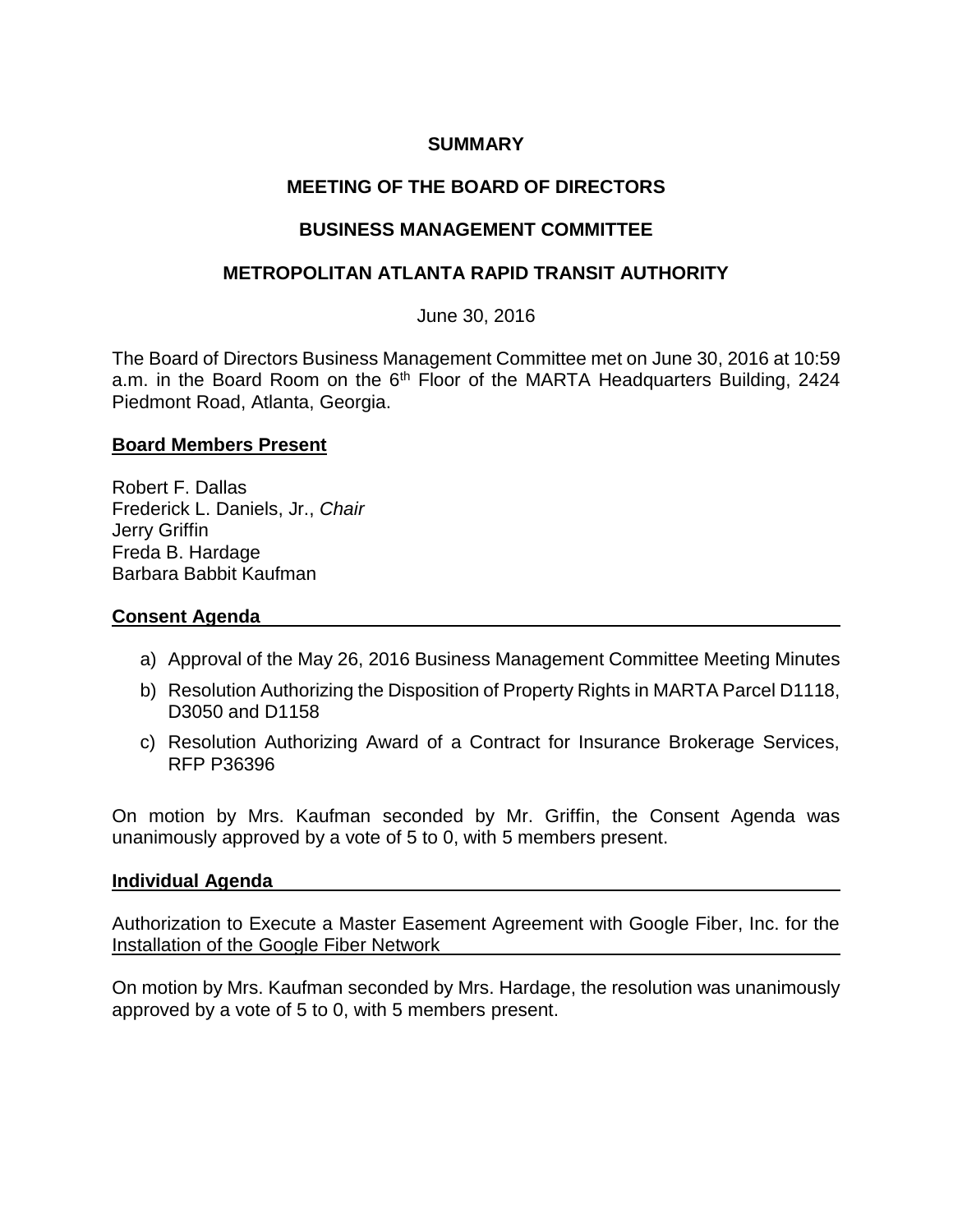#### **Business Management Committee – Meeting Summary 6/30/16 Page 2**

### Resolution for Award of Contract P36761 Mobile Command Vehicle

On motion by Mrs. Kaufman seconded by Mrs. Hardage, the resolution was unanimously approved by a vote of 5 to 0, with 5 members present.

Briefing – Incidental Uses at Five Points Station

The Committee was briefed on the proposed projects for incidental uses at Five Points Station.

Briefing – FY2016 April Budget Variance Analysis and Performance Indicators

The Committee was briefed on the FY2016 April Budget Variance Analysis and select Performance Indicators.

\*\*\*\*\*\*\*\*

On motion by Mrs. Hardage seconded by Mr. Dallas, the Committee unanimously agreed to go into Executive Session at 11:41 a.m. to discuss a real estate matter.

On motion by Mr. Griffin seconded Mrs. Hardage, the Committee unanimously agreed to adjourn the Executive Session at 12:09 p.m.

\*\*\*\*\*\*\*\*

Authorization to Execute Agreements with Brookhaven City Center Partners, LLC for the Development of Property at Brookhaven/Oglethorpe Station Parcel D3166

On motion by Mr. Dallas seconded by Mrs. Hardage, the resolution was unanimously approved by a vote of 4 to 0, with 4 members present.

Resolution Authorizing Termination of First Amended and Restated Lease Agreement between MARTA and Carter Lindbergh Office, LLC for Office Facility at Lindbergh City Center Project

On motion by Mr. Griffin seconded by Mrs. Hardage, the resolution was unanimously approved by a vote of 4 to 0, with 4 members present.